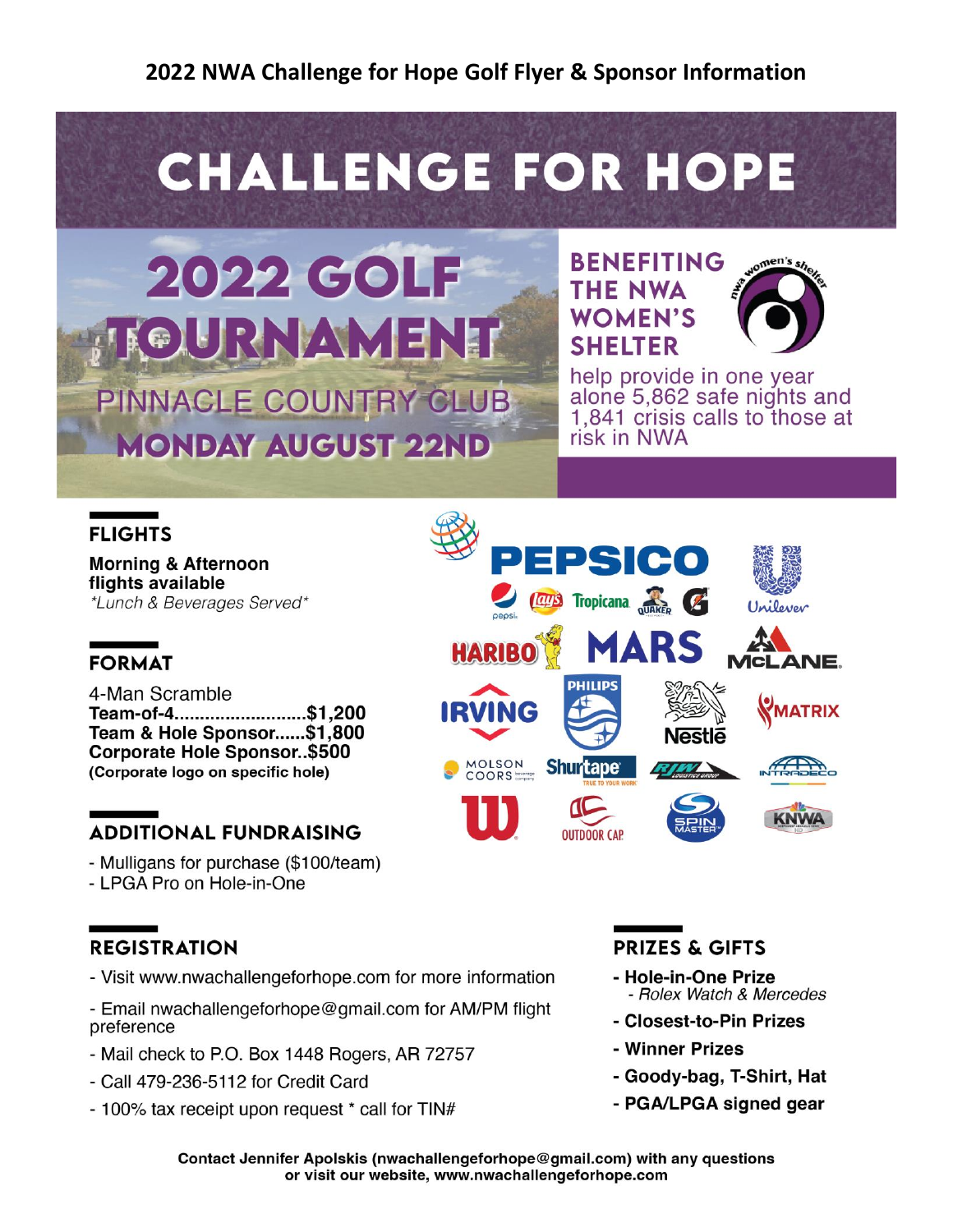

#### **2022 Challenge for Hope supporting the NWA Women's Shelter**

**Challenge for Hope is a 31-year-old Celebrity Golf and Tennis event held at the Pinnacle Country Club. Over the years, our charities have included The Crisis Center, AR Children's Hospital in association with CMN and Wal-Mart Foundation, scholarships for graduating seniors, and since 2019 the NWA Women's Shelter, who last year alone provided 5,862 safe nights and took 1,841 crisis counseling calls to those at risk in Northwest Arkansas.**

**We look forward to 2022 being the impactful, FUN team-building event since 1992. Play your sport, showcase your company and help our neighbors in need. Join our Honorary Chairs, Drew Salder, Seth Malley, Latriece Watkins, and Marty Esarte.**

**Pro-AM Tennis Tournament – \*player must be at least a 3.0 USTA level**

**Join PROS – Luke Jensen, Arantxa Sanchez-Vicario, and Ann Grossman**

**Ten team tennis format – the remainder of the team captains will be former Razorback players**

Friday, August 19<sup>th,</sup> and Saturday, August 20<sup>th</sup>

#### **Golf**

Monday, August 22<sup>nd</sup>, 8 AM and 1 PM flights are available

#### **Socials**

VIP Party (Gold level and above sponsors) Friday, August 18th

Party at the Tents – Saturday, August 20<sup>th</sup>

*All events held at Pinnacle Country Club*

**Pickleball Tournament will be held in the Fall at Matrix. More details to follow. Your sponsorship advertisement will be included in the Pickleball tournament.** 

#### **Diamond Sponsor \$9,500**

10 Golfers/4 Tennis/4 Pickleball \***can choose 16 golfers only/or eight racket sports.** 

\*Tennis celebrity at your two reserved tables at Party at the Tents. 16 attendees

\*Corporate logo represented at the event entrance, all media, t-shirts, website, two sponsor provided banners on courts, and golf representation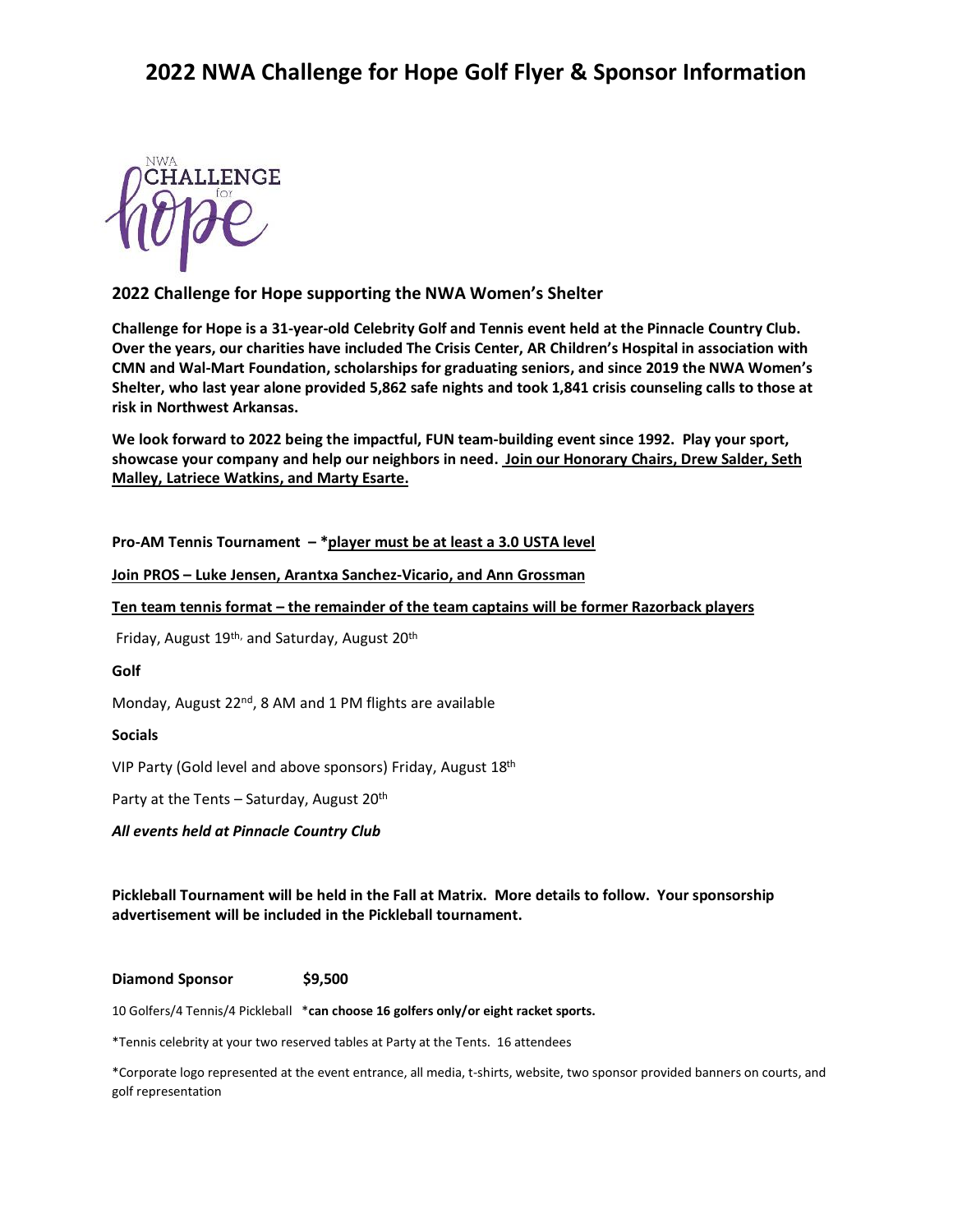\*4 Tickets to the VIP party with our Honorary Chairs

#### **Gold Sponsor \$6,500**

6 Golfers/2 Tennis/2 Pickleball **\*can choose eight golfers only/or six racket sports only**

\*Reserved table for eight at Party at the Tents. Tennis Pros to visit with table.

\*Corporate Logo represented at the event entrance, all media, t-shirts, website, one sponsor provided banner on a court, and golf representation.

\*2 Tickets to the VIP party with our Honorary Chairs

#### **Silver Sponsor \$4,000**

2 Golf/1 Tennis/1 Pickleball **\*can choose four golfers only/or four racket sports only**

\*Table of four reserved at Party at the Tents

\*Corporate logo represented at the event entry, t-shirts, website, sponsor-provided banner on a court, and golf representation.

#### **Bronze Sponsor \$2,000**

1 Golfer/1 racket sport **\*can choose only two golfers or two racket sports.**

\*player tickets to the Party at the Tents

\*Corporate logo represented at the event entry, website, media, t-shirts, a sponsor-provided banner on a court, and golf representation.

Other sponsorships are available…only want one spot to play and company exposure? We will list you/or your business as a partner or friend and add your product (if desired) to the 600 goody bags—a ticket to the Party at the Tents. Let us know if you would like a tax donation receipt.

| \$1,000 |
|---------|
|         |

**Friend \$500.00**

#### **Don't play Tennis/Pickleball or Golf but still want your company to participate?**

Host a meal for one of the events

Donate an Auction trip/Auction item

Provide items for Target Tennis

Have items to include in 600 goody bags